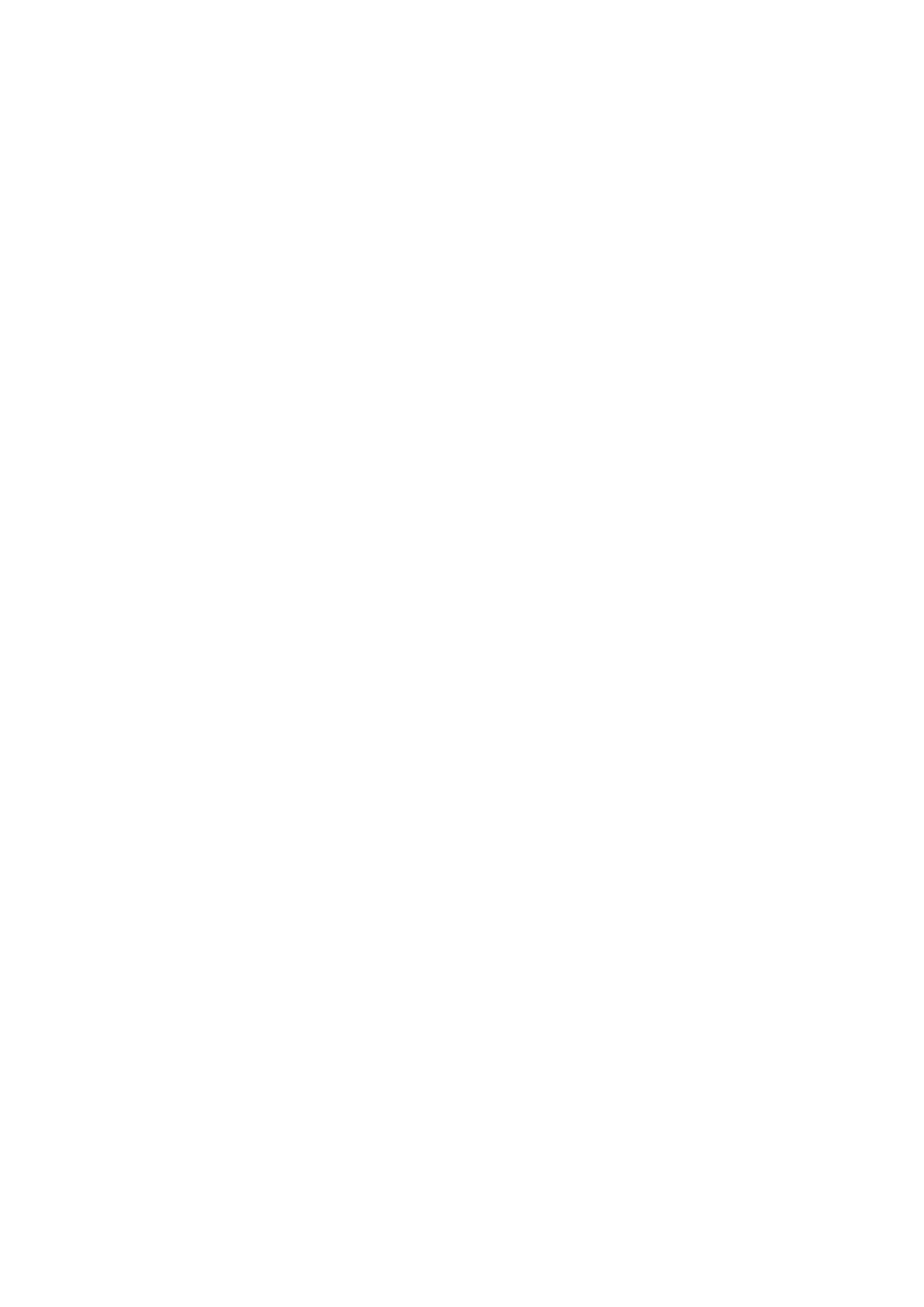## **Report on Administrative Issues 2011/2012**

1. A detailed report had been given to Parties at the  $18<sup>th</sup>$  Advisory Committee Meeting (AC18/Doc.13-01) and in the mid-term report sent to Parties in September 2011. This document is an update with respect to these reports.

## **Secretariat Arrangements**

- 2. In line with Resolution No. 5 of the  $6<sup>th</sup>$  Meeting of the Parties (2009), the UNEP/CMS Secretariat continues to serve as the Secretariat pursuant to Article 4 of the ASCOBANS Agreement and the Executive Secretary of UNEP/CMS remains the Acting Executive Secretary for ASCOBANS until the end of 2012.
- 3. The Advisory Committee was requested by the MOP to evaluate the Secretariat arrangements at its session in 2011 (see AC18/Doc.15-01). The results of this evaluation were reported to the Conference of the Parties (COP) to CMS in 2011 (UNEP/CMS/Inf.10.32) as a contribution to the debate on the future shape of CMS. In addition, CMS Parties considered UNEP/CMS/Conf.10.34, a document on the lessonslearnt in relation to the Secretariat merger prepared by the CMS Secretariat. This document has been made available to the Advisory Committee as AC19/Doc.13-02.
- 4. In CMS Resolution 10.1 on Financial and Administrative Matters, the Parties to CMS confirmed their willingness that the CMS Secretariat continues to provide secretariat services to ASCOBANS in the next triennium (2012-2014).

## **Staffing**

- 5. Mr Hillary Sang has taken up duties as CMS Finance Assistant. His main focus is on servicing the budgets of the co-located Agreements of the CMS Family (AEWA, ASCOBANS, EUROBATS). After the departure of the previous incumbent, UNEP headquarters had provided two successive short-term staff secondments in order to ensure continuous services. The Secretariat is grateful to UNEP for this assistance.
- 6. As announced to Parties in a letter dated 22 December 2011 and made public on the Agreement's website on 6 January 2012, for family reasons the Acting Executive Secretary Elizabeth Maruma Mrema stepped down from her post as UNEP/CMS Executive Secretary. In January 2012, she returned to Nairobi to take up the position of Deputy Director at the UNEP-Division of Environmental Policy Implementation (DEPI).
- 7. Ms Mrema had announced her intention to depart from Bonn at the 38th Meeting of the CMS Standing Committee. Following this, CMS Parties at their 10th Conference adopted [Resolution 10.29](http://www.cms.int/bodies/COP/cop10/resolutions_adopted/10_29_execsec_appoint_e.pdf) on Recruitment Procedures for the CMS Executive Secretary, requesting the UNEP Executive Director to ensure continuity in the work of the Secretariat and to arrange for the timely recruitment of the new Executive Secretary. In a UNEP Memorandum dated 21 December the UNEP Deputy Executive Director, Ms Amina Mohamed, appointed Ms Mrema to continue managing the UNEP/CMS Secretariat in an acting capacity from Nairobi, together with her new functions, until her successor is appointed. This arrangement applies equally to the management of the ASCOBANS Secretariat. The Deputy Executive Secretary of CMS, Mr Bert Lenten, manages day-to-day operations of both Secretariats in addition to his regular responsibilities. In keeping with Resolution 10.29, this interim arrangement ensures continuity of the management of the Secretariats after Ms Mrema's departure.
- 8. The Secretariat team enjoyed the support of several interns in the reporting period. Ms Carola Kaltofen, a student of biology, was part of the team from February until May 2011.